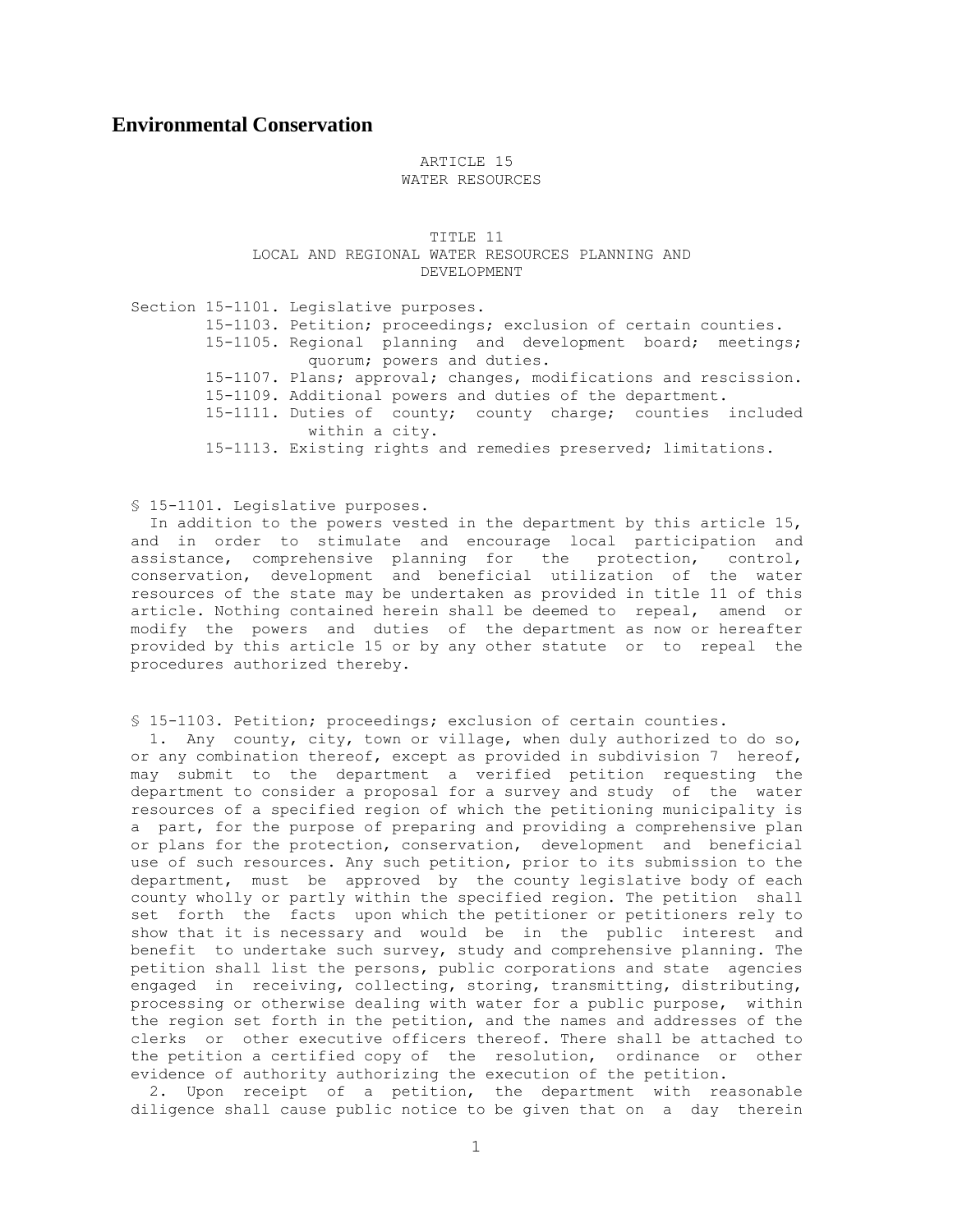named it will hold a public hearing at such place, within the region specified in the petition, as is designated in the notice for the purpose of hearing all persons, public corporations and state agencies in favor of or opposed to the proposal. Such public notice shall be given by publication as provided in subdivision 1 of section 15-0903.

 3. In addition to such public notice, the department shall give notice of the time and place of the public hearing in writing, at least fifteen days prior to the date thereof, to the state Departments of Agriculture and Markets, Commerce, Health and Transportation, and the State Soil Conservation Committee; also to the clerks or other executive officers of the public corporations and state agencies, persons and other agencies as listed in the petition. The department may also give similar written notice to any other person, body or agency it may deem would have an interest in or would be affected by any comprehensive planning. Any public corporation, acting through any executive office authorized to take such action by its governing body or board, may file with the department a written request that such public corporation be notified in writing of any hearing under title 11 of this article in relation to any region embraced in whole or in part within any area or areas of the state designated by such public corporation in its written request. After the filing of such request, where any petition shall be filed with the department setting forth any such region, but not listing such public corporation, the department shall give notice to such public corporation of any hearing on such petition, in the same manner as if it had been listed in the petition pursuant to subdivision 1 of this section. For the purpose of any hearings or proceedings under title 11 of this article or to review a decision in the manner provided by article seventy-eight of the Civil Practice Law and Rules relating to any region embraced within the area or areas designated in such request, any public corporation entitled to notice by reason of having filed such request shall be deemed to be and shall have all of the rights of a party to the same extent as if such public corporation had been listed in the petition pursuant to subdivision 1 of this section. A modification or withdrawal of any such request may be filed by any public corporation in the same manner as an original request. Any such modification shall have the same force and effect as an original request. Failure of the department to give notice pursuant to such written request shall not invalidate any proceedings had or action taken by the department.

 4. The department shall, upon the day specified in the notice, or upon such subsequent day or days to which it may adjourn the hearing, proceed to take testimony and proof and to hear arguments submitted in support of and in opposition to the proposal. If in the course of the hearing, it shall appear to the department that the region specified in the petition should be enlarged in order to undertake a more comprehensive and beneficial study, survey and planning, the department shall adjourn the hearing a sufficient period of time in order to obtain the approval of the county legislative body or bodies of the county or counties in which the additional area is located for the inclusion of such additional area in the proposal. If such approval is given, the department shall give, within the additional area, similar public and written notice, and shall give similar written notice to public corporations which have filed requests, and in like manner, as provided by subdivisions 2 and 3 of this section, of the time and place fixed by the department for the resumption of the public hearing. The hearing shall resume and proceed at such time and place as if the additional area had been included in the petition as part of the region.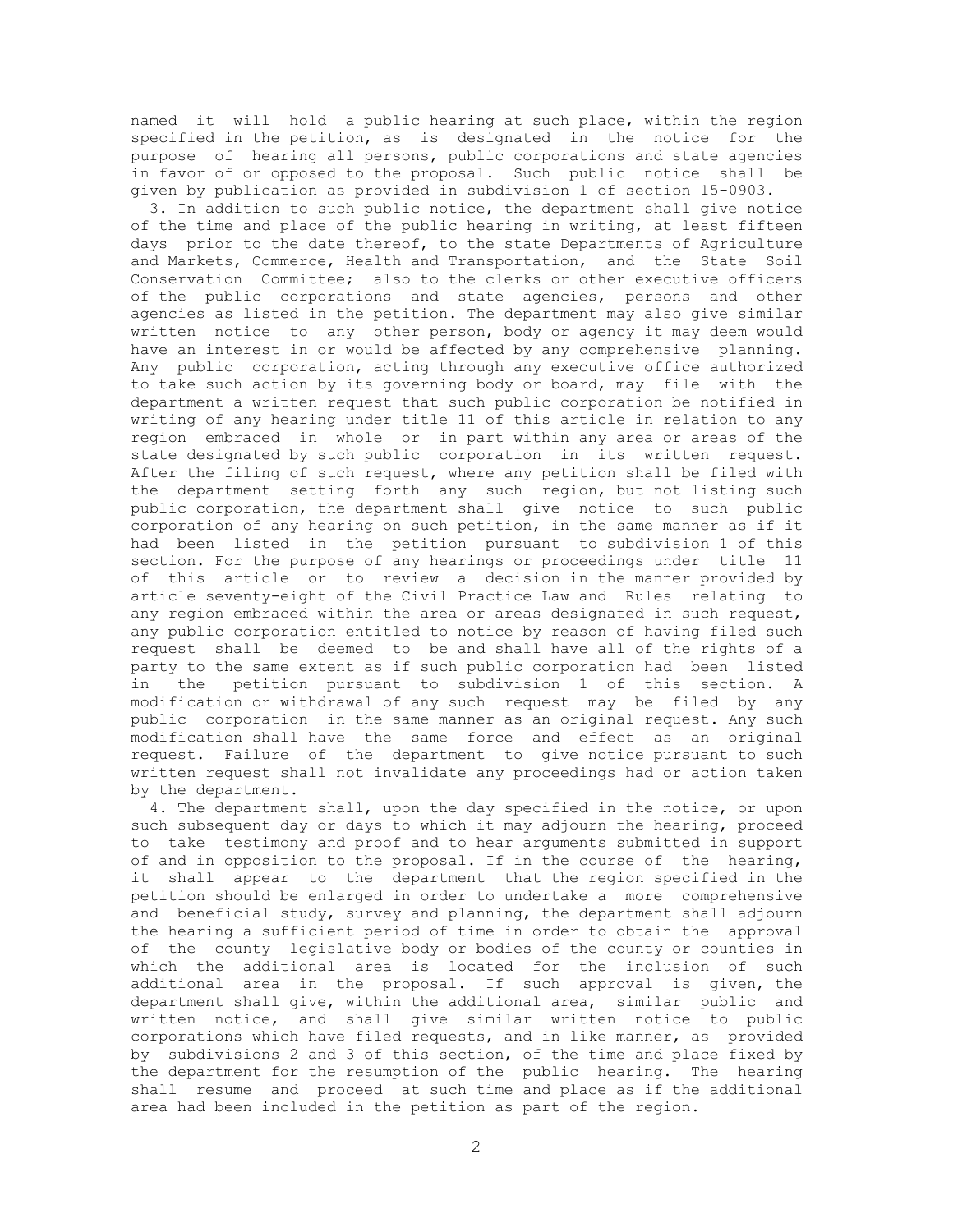5. Within thirty days after the taking of testimony and proofs, any person, public corporation or state agency, who or which has appeared at the hearing, may file with the department written objections to the proposal or parts thereof as petitioned for or as enlarged as above provided. Such objections shall specify the grounds and reasons upon which they are made. Briefs in support of and in opposition to the proposal may be filed with the department within the same thirty day period. Upon expiration of the period, the hearing shall be deemed closed, unless the department determines that the hearing should be reopened for the taking of further testimony or other proof.

 6. Thereafter and with all convenient speed, the department shall render its decision, determining if it is or is not in the public interest or benefit to undertake the proposal. If the proposal is found to be in the public interest or benefit, the department shall determine the region of the state to be included in the study, survey and comprehensive planning, the minimum number of specific purposes for which the planning should be undertaken, the extent of the study, survey and planning involved and an approximate estimate of the cost of the study and survey.

 7. Following this determination by the department, and before proceeding thereon, the petitioner for the survey and study decide within six months after the date of the department's determination whether to proceed with the survey and study or to withdraw its request therefor. Notice of its decision shall be given promptly to the department. The department may grant one or more extensions of six months each to the petitioner to make its decision.

 8. The area of the state within the corporate limits of the city of New York shall not be included, in whole or in part, in any region proposed by a petition, or as enlarged or as determined by the department under this section, which region includes in whole or in part the counties of Nassau or Suffolk, or either of them.

## § 15-1105. Regional planning and development board; meetings; quorum; powers and duties.

 1. If the department shall determine that the proposal should be undertaken, the department, after the expiration of the time in which a review of its decision may be had or, in the event such a review has been instituted, after a final judgment or order affirming the department's decision has been entered therein, shall appoint a regional planning board, hereinafter referred to as "the board."

 2. The board shall consist of seven members residing in the region of the proposal and of whom:

 a. At least one member shall be representative of the municipal corporations within the region of the proposal; and service as a member of the board shall not be deemed as service rendered to any municipal corporation;

 b. At least one member shall be representative of the agricultural and farming interests within the region of the proposal and shall be actively interested in the improvement and development of agricultural and farming process and techniques;

 c. At least one member shall be representative of industry within the region of the proposal and actively engaged or employed in an industrial or commercial pursuit;

 d. At least one member shall be representative of groups within the region of the proposal interested in the needs of fisheries and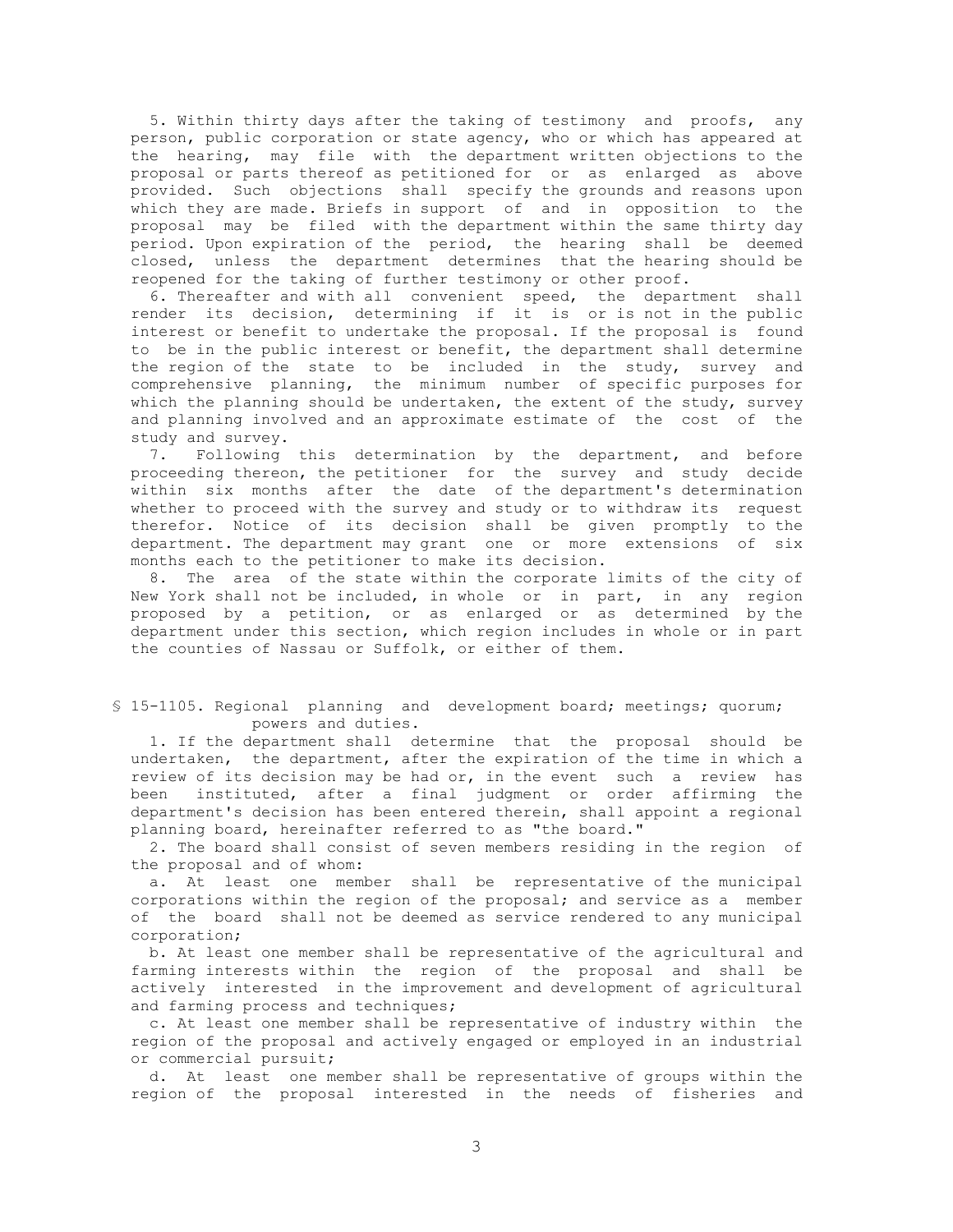waterfowl and in forms of outdoor recreation made possible by the state's waters; and

 e. At least one member shall be actively engaged in or connected with the acquisition, operation or management of public water supplies within the region; and service as a member of the board shall not be deemed as service rendered to any municipal corporation.

 3. Appointments to the board shall be made by the department from lists of nominations submitted to it, at the department's request, by the county legislative body or bodies of the county or counties within the region of the proposal. Each list of nominations shall contain fourteen names including two for each of the five representative classes specified by subdivision 2 of this section. Where more than one county is included, the county legislative body or bodies shall make all reasonable effort to agree upon a single list of nominations. The department when making its requests for nominations shall specify a date, fixed so as to permit action on the requests by the county legislative bodies; on or before which such nominations must be submitted, unless the department shall extend such time. The persons so appointed by the department shall within ten days following the date of their appointments and before entering upon the performance of their duties, take and subscribe an oath of office in the manner and form prescribed by law, and shall file the same in the office of the Secretary of State of the state of New York. Each appointee shall notify the department in writing of the date of filing his oath of office. A vacancy shall be filled from the appropriate representative class and in like manner as an original appointment.

 4. The board shall hold its first meeting not later than thirty days after the oaths of office of all members have been so filed for the purpose of organization and the appointment of its officers. The board shall select from among its members a chairman, vice chairman and secretary.

 5. The board shall be known and transact its affairs as the "........... Regional Water Resources Planning Board" (insert in the name of such board a word or words, chosen by the board at its first meeting, descriptive of the region of the proposal).

 6. The members of the board shall serve without compensation but shall be reimbursed for their actual and necessary expenses incurred in the performance of their duties. Vouchers for such expenses shall be prepared on forms provided by the department and shall be approved by the chairman of the board. Such vouchers shall be submitted in duplicate to the department, which shall transmit one copy of each voucher to the Comptroller of the state of New York for payment and shall retain the other copy in its files.

 7. The board shall expire and the terms of office of its members shall terminate thirty days after the department has finally approved or disapproved a plan as hereinafter provided in title 11 of this article. However, the department, with the concurrence of the county legislative body or bodies of the county or counties within the region, may terminate the existence of the board and the terms of office of its members at any time it deems it in the public interest to do so; and the department, with the concurrence of the county legislative body or bodies of such county or counties, may continue the existence of the board and the terms of office of its members for a specified additional period of time after the department has finally approved a plan, for the purpose of furthering the objectives of the plan.

 8. The board shall hold regular meetings monthly, keep a record of all its proceedings, and determine the rules of its own proceedings.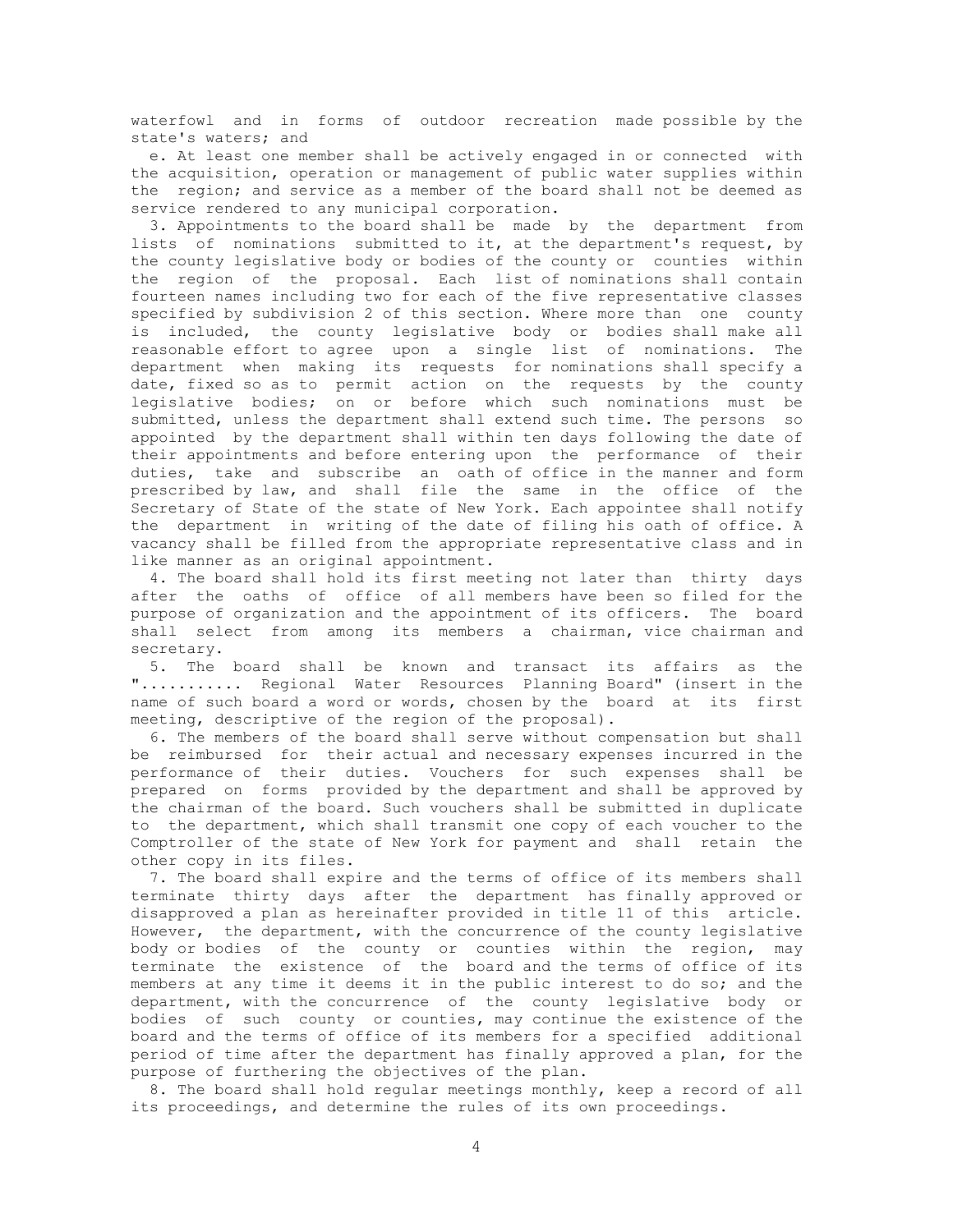9. Special meetings may be called by the chairman upon his own initiative and must be called by him upon receipt of a written request therefor signed by at least two members of the board. Written notice of the time and place of such special meeting shall be given by the secretary to each member at least four days before the date fixed by the notice for such special meeting.

 10. Four members of the board shall constitute a quorum to transact the business of the board at both regular and special meetings.

 11. The board shall request the department within appropriations available to the department therefor, to provide office space and equipment, and to select and employ or retain clerical, technical, scientific, engineering, legal and other personnel and services to assist the board in carrying out its duties and performing its functions under title 11 of this article.

 12. The board, using the personnel so selected and employed or retained by the department, shall proceed to investigate, study, examine and survey the water resources of the region of the proposal to ascertain the present uses being made thereof, and to determine the feasibility of their future development by proper conservation and control measures, to provide a greater supply for, and an equitable distribution among domestic, municipal, agricultural, commercial, industrial and recreational users, to the end that the water resources of the region shall not be wasted and shall be conserved and utilized for the beneficial interests of all the people of the state. Particular consideration shall be given to the impounding and retention of flood waters for their future use and distribution.

 13. The board may conduct informal hearings and meetings at any place or places within the region for the purpose of obtaining necessary information or other data to assist it in the proper performance of its functions and duties. The board may delegate to any member, to the secretary or to any agent of the board the power and authority to conduct such hearings and meetings, and all reasonable efforts shall be made to ascertain the views, wishes and opinions of the inhabitants of the region.

 14. The board and its authorized agents may enter upon any lands as in its judgment may be necessary for the purpose of making surveys and examinations to accomplish its functions and duties under this article, without liability. Liability only for actual damage done during any such entry, survey and examination is hereby assumed by the state and consent is hereby granted to any owner of such lands to pursue his remedy for any such actual damage pursuant to the Court of Claims Act.

 15. The board shall cooperate with legislative committees and commissions, and shall make available to such committees and commissions, upon request, any records and other data, and shall file monthly with the department a report of its activities and progress. Upon termination of the board's existence, the board shall deposit all records of its proceedings with the department.

 16. The board, based upon its investigations and studies, shall prepare a comprehensive plan or plans for the protection, conservation, development and utilization of the water resources of the region of the proposal, and shall submit the plan or plans to the department for its approval.

 § 15-1107. Plans; approval; changes, modifications and rescission. 1. Plans submitted pursuant to section 15-1105: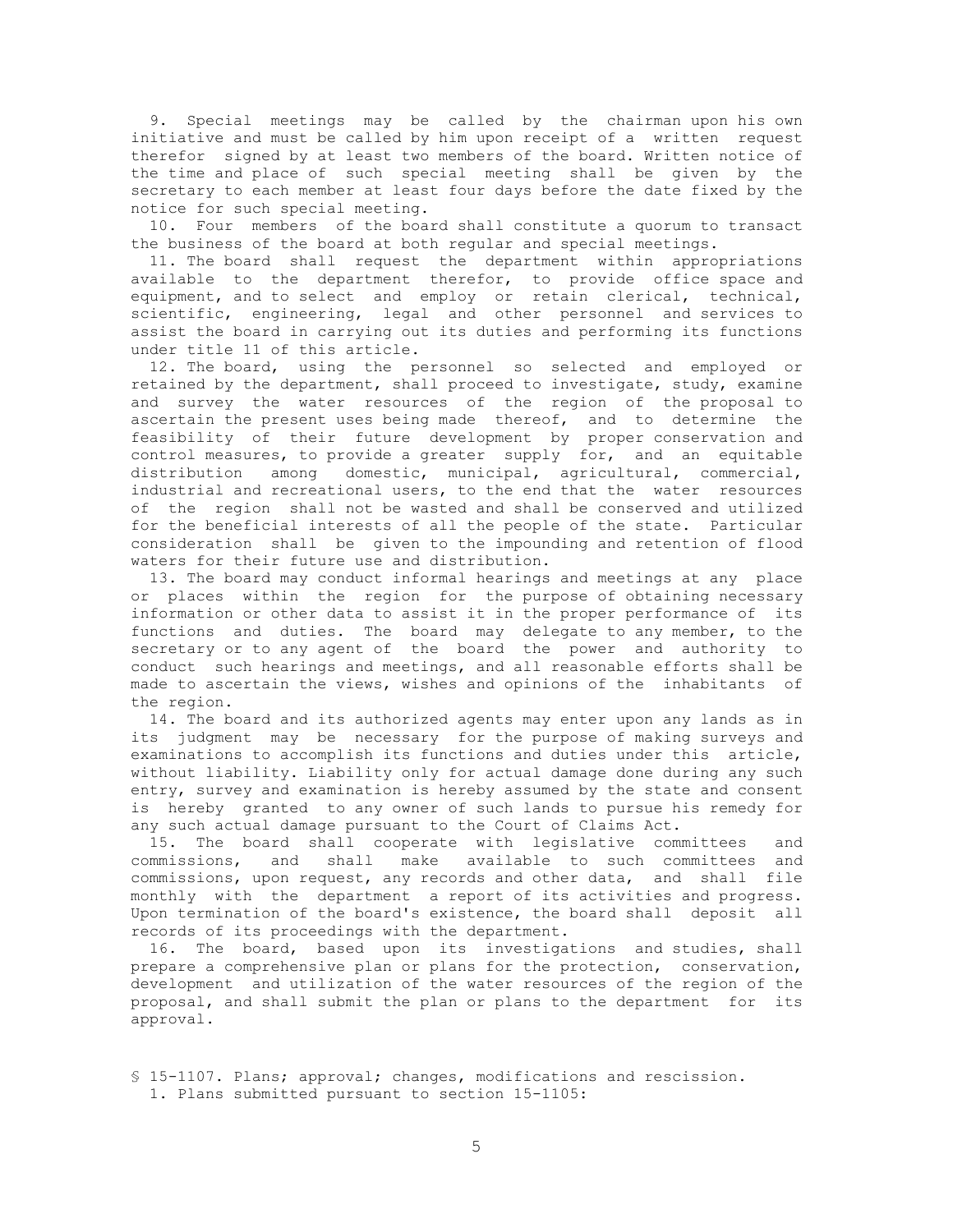a. Shall in all cases be so drawn and of such scope as is best calculated to assure prompt or orderly development of the water resources for the beneficial use of the people of the region involved and of the state as a whole;

 b. Shall show the available and feasible sites for the installation and operation of protective, conservation and regulatory works, and the benefits estimated to be derived from such installation and operation. The plan or plans shall be accompanied by such maps, profiles and other data and descriptions as will set forth and show the location and character of the works and of the property required to be taken for or to be damaged by such installation or operation or for the protection and maintenance of the works to be installed, together with an estimate of the cost thereof;

 c. Shall estimate the minimum annual amount of water which would be available for all purposes if the plan or plans were to be put in operation;

 d. Shall not, in the computations of water estimated to become available as a result of the execution of the plan or plans, include any amount of water, the use of which has theretofore been duly acquired or authorized pursuant to approval, license, permit or other official sanction;

 e. Shall, whenever feasible and economically justified, provide for the storage of sufficient water for distribution and use for all the purposes and uses contemplated by this article;

 f. Shall not include in any plan or plans, any proposal or project providing for any action or steps which would impair or diminish any right protected by section 15-1113;

 g. Shall list possible sources of income, including the sale of water, from the operation of such works, and estimate the amount thereof; and

 h. Shall recommend whether the plan or plans should be carried out as a single or multiple stage project, and shall also recommend an agency, existing or proposed, to undertake the project.

 2. Upon receipt of a plan from the board, the department shall cause public notice to be given that on a day therein named it will hold a public hearing at such a place as is specified in the notice and within the region covered by the plan, for the purpose of hearing all persons, public corporations and agencies of the state which may be affected by the plan. Such notice shall be published pursuant to subdivision 1 of section 15-0903. In addition to such publication, the department shall give written notice of the public hearing, as required by subdivision 3 of section 15-1103, and may give written notice thereof to additional persons, public corporations or agencies of the state, as authorized by such subdivision. At any time prior to the day specified in such notice, specified objections in writing to the plan or parts thereof may be filed in the office of the department. The department shall, upon the day specified in the notice, or upon such subsequent day or days to which it may adjourn the hearing, proceed to take testimony and proof and to hear arguments submitted in support of and in opposition to the plan, but no objectors shall be heard unless they have filed written objections as authorized by this section. At the close of the hearing, the department may fix a date or dates for the filing of briefs.

 3. The department within ninety days after the last date fixed for the filing of briefs and with all convenient speed shall render its decision. The department, upon the proofs and evidence submitted at the public hearing:

 a. Shall determine whether the plan as proposed by the board conforms to and complies with the purposes of title 11 of this article and would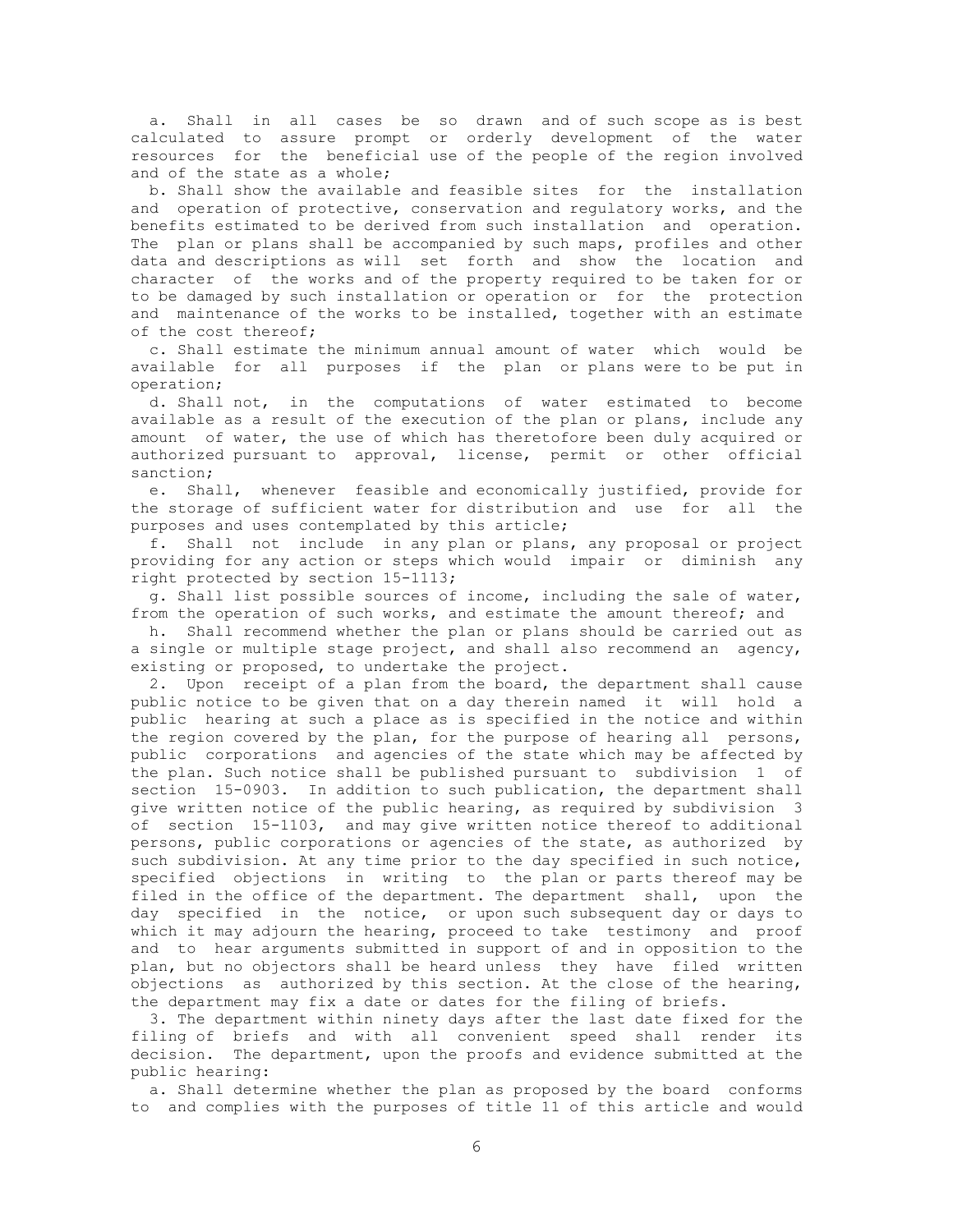serve the public interest and benefit, or whether it should be modified in any respect, detail or part to accomplish such purposes;

 b. Shall determine whether the plan as proposed by the board interferes or conflicts with the plans of any other regional water resources planning board, and would be just and equitable to the interests of other areas of the state;

 c. Shall approve such plan as submitted by the board or as modified by the department; or shall disapprove the plan; or shall remit the proposal to the board for further investigation, study, survey and planning; and

 d. Shall recommend with public corporations, private corporations or agencies of the state, existing or proposed, would, in its opinion, be best qualified to carry out expeditiously and efficiently the project proposed by the plan, as approved by the department, and to construct, maintain and operate the works in connection therewith. If the department recommends that a new public corporation or state agency should be established for such purposes, it shall transmit a recommendation to the legislature and the Governor for the enactment of legislation to create and establish such body or agency, or to grant authority to existing public corporations or state agencies.

 4. Upon the filing of the departments decision or, in the event such decision is reviewed in the manner provided by article seventy-eight of the Civil Practice Law and Rules, upon the final determination of such review proceeding, the plan as approved by the department or as approved or modified by the court in a review proceeding, shall be the general plan for the conservation, development and utilization of the water resources of the region, and such general plan shall be given consideration by the department in any future application before it and over which it has jurisdiction by virtue of this article or other provision of law. None of the works or projects, included in the general plan, nor any part or parts thereof shall be undertaken, constructed or put into operation until detailed and specific maps and plans therefor have been submitted to the department for approval upon the petition of an agency authorized to undertake or construct such works or projects or parts thereof. The department shall determine, after public hearing, if the detailed and specific plan before it for approval conforms to and is consistent with the general plan, and whether it is in the public interest to undertake the construction and operation of the works or projects as proposed. The department shall have the power to approve or disapprove the detailed and specific maps and plans, or to so modify them as will, on the evidence presented, bring them into conformity with the general plan.

 5. Any municipality or combination of municipalities may, except as provided in subdivision 7 of section 15-1103, file with the department a verified petition requesting the department to modify, change or rescind any general plan approved by it. The petition shall set forth the facts on which the petitioner or petitioners rely to show that it is necessary and would be in the public interest to change or modify such plan as requested in the petition, or to rescind such plan. Upon receipt of such a petition, the department shall give public notice of hearing, shall give written notice of hearing to parties and persons, shall hold a public hearing on such petition, and shall take testimony and proof, in the same manner as if the department were holding a public hearing on the original submission of the plan which such petition seeks to change, modify or rescind. The department, within ninety days after the last date fixed for the filing of briefs and with all convenient speed, shall render its decision changing, modifying or rescinding such plan, or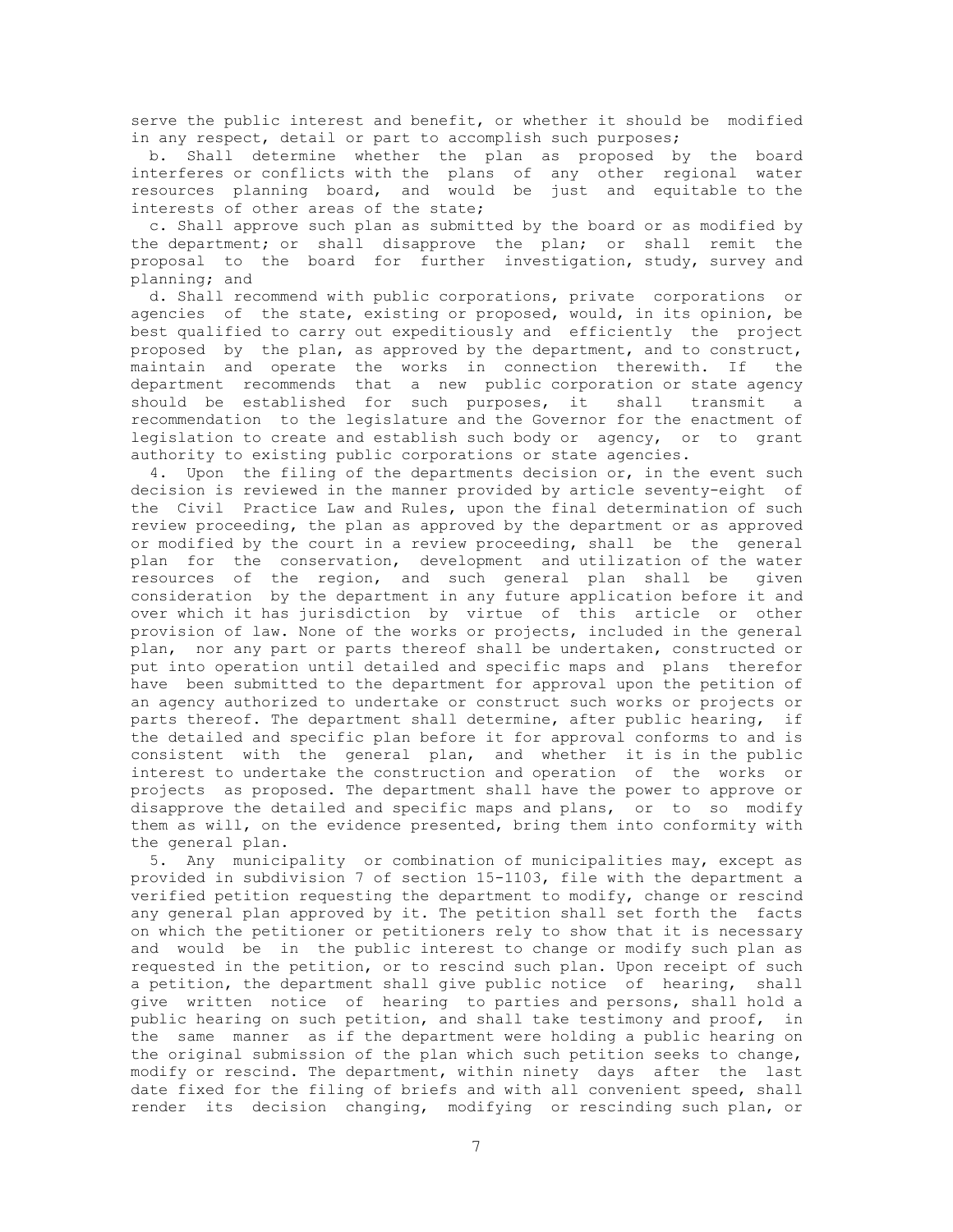denying the petition, as the public interest shall require.

 6. The department may, on its own motion, initiate proceedings to change, modify or rescind any approved plan. The proceedings and procedure with respect to any such proposal, including notice, hearing and judicial review, shall be the same as in the case of a petition for change, modification or rescission of a plan.

 7. Except as hereinafter in this subdivision provided, the provisions of sections 15-1109 and 15-1111 shall apply to the sharing and apportionment of costs and expenses incurred by the department under this section. In any case where an application under this section is filed with respect to any plan by any municipality or municipalities outside of the region specified in such plan, the share of the department costs and expenses which would otherwise be paid by the county or counties of such region, shall be paid by such municipality or municipalities.

§ 15-1109. Additional powers and duties of the department.

 1. The department shall, if appropriations are available therefor, provide the board with such office space and equipment, clerical, technical, scientific, engineering, legal and other personnel and services as are reasonably necessary to assist the board in carrying out its functions, and shall fix the compensation, within appropriations available therefor, of such personnel. The department may enter into and execute contracts in the manner and form prescribed by law for technical, scientific, engineering and legal services to be made available for the board's functions, and may enter into cooperative agreements with federal agencies for research, the investigation, collection, compilation, study and analysis of information and data on the water resources and the hydrology of the state, and for the preparation and publication of reports thereon.

 2. The department shall cooperate with the board and render to it advisory and consultant services whenever practicable.

 3. The department shall endeavor to coordinate the activities of existing agencies and departments of the state charged with functions involving waters and to secure their cooperation with and assistance for the board in carrying out its functions, and provide the means for coordination of the studies and development plans of all regional boards;

 4. The department shall keep a true and accurate account of all expenditures incurred on behalf of the board including, but not limited to, those incurred for all proceedings, hearings (except the hearing required by section 15-1103), notifications, clerical, technical, engineering, legal and other services and expenses;

 5. The department shall, within a reasonable time after the plan has been approved or disapproved, submit an itemized statement of the costs and expenses so incurred and expended to the county legislative body. Notice shall be attached to such statement that, under title 11 of this article, twenty-five per cent of the cost and expenses is a county charge which, if more than one county is involved, is to be equitably apportioned among them; that the counties may by agreement determine such equitable apportionment within sixty days from the date of such notice, and, that in the failure of the counties so to agree, the department, on a specified date after such sixty day period has expired, will hear the counties at its office and proceed to make an equitable apportionment of the county charge;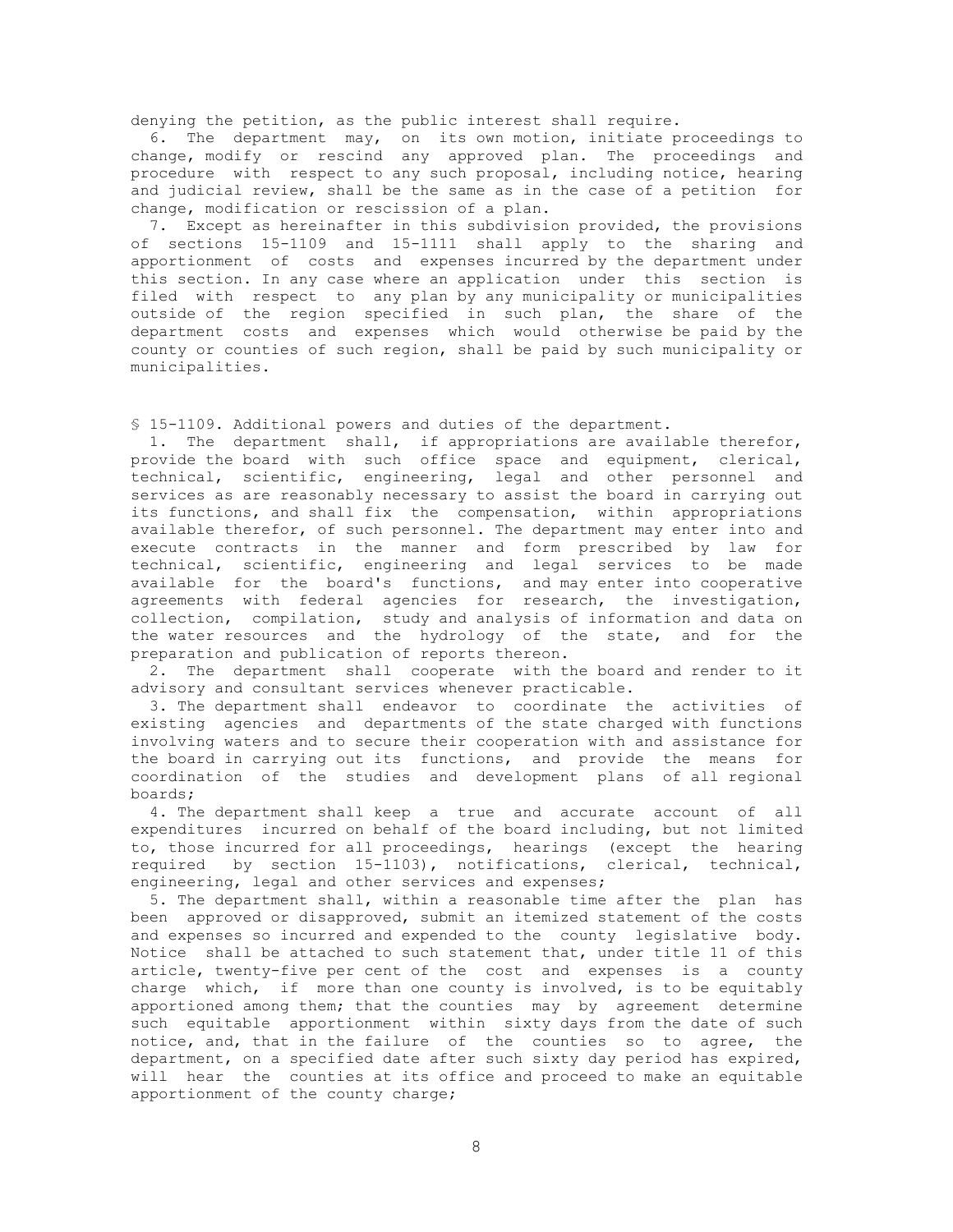6. The department shall recommend legislation to accomplish and further the planning and development program of the water resources of the state.

§ 15-1111. Duties of county; county charge; counties included within a city.

 1. The county legislative body or bodies shall comply promptly with the departments request for lists of nominations for membership on the board. The county or counties shall cooperate with and assist, so far as is reasonable and practicable, the board in carrying out its functions.

 2. Of the total costs and expenses incurred by the department, twenty-five per cent shall be a county charge and shall be audited and paid as such in the manner prescribed by the county legislative body or bodies. If more than one county is included within the region of the project, the county charge of twenty-five per cent shall be equitably apportioned among them, consideration being given to, but not limited to, prospective benefits to accrue to each in the event that the project is undertaken. If the counties fail to agree within sixty days after the statement of costs and expenses from the department upon an equitable apportionment of the county charge, the department after hearing the counties, shall make such apportionment.

 3. With respect to any or all of the counties within the city of New York, except as provided and limited by subdivision 7 of section 15-1103:

 a. All rights, powers and privileges granted to, and all duties, obligations and charges imposed upon any county by the provisions of title 11 of this article, are granted to or imposed upon such city; and

 b. All rights, powers and privileges granted to the county legislative body of any county by the provisions of title 11 of this article (including, but not limited to the power to approve a petition for a survey and study and establishment of a regional planning board) and all duties and obligations imposed upon any such county legislative body by title 11 of this article, are granted to or imposed upon the board of estimate of such city.

§ 15-1113. Existing rights and remedies preserved; limitations.

 1. Nothing in title 11 of this article is intended to or shall be construed to alter, impair, diminish or enlarge any existing or hereafter acquired public or private right, riparian or otherwise, or to create any new public or private right, riparian or otherwise, with reference to water resources and the use of the waters thereof and such rights hereby preserved shall include, but not be limited to any such right of the state or any agency thereof or any person or public corporation. Any reference in this section to a public or private right with reference to water resources and the use of the waters thereof shall include, but shall not be limited to, any right to receive, collect, store, control, transmit, consume, supply, sell, discharge or dispose of water, any right to own, construct, operate and maintain any water supply or water treatment facilities, including reservoirs, dams, aqueducts, chlorinating and aeration plants and pumping stations, and any right to exercise control over the level, flow, discharge or disposition of waters, including water in reservoirs, rivers, streams and aqueducts.

2. Nothing in title 11 of this article is intended to alter or abridge